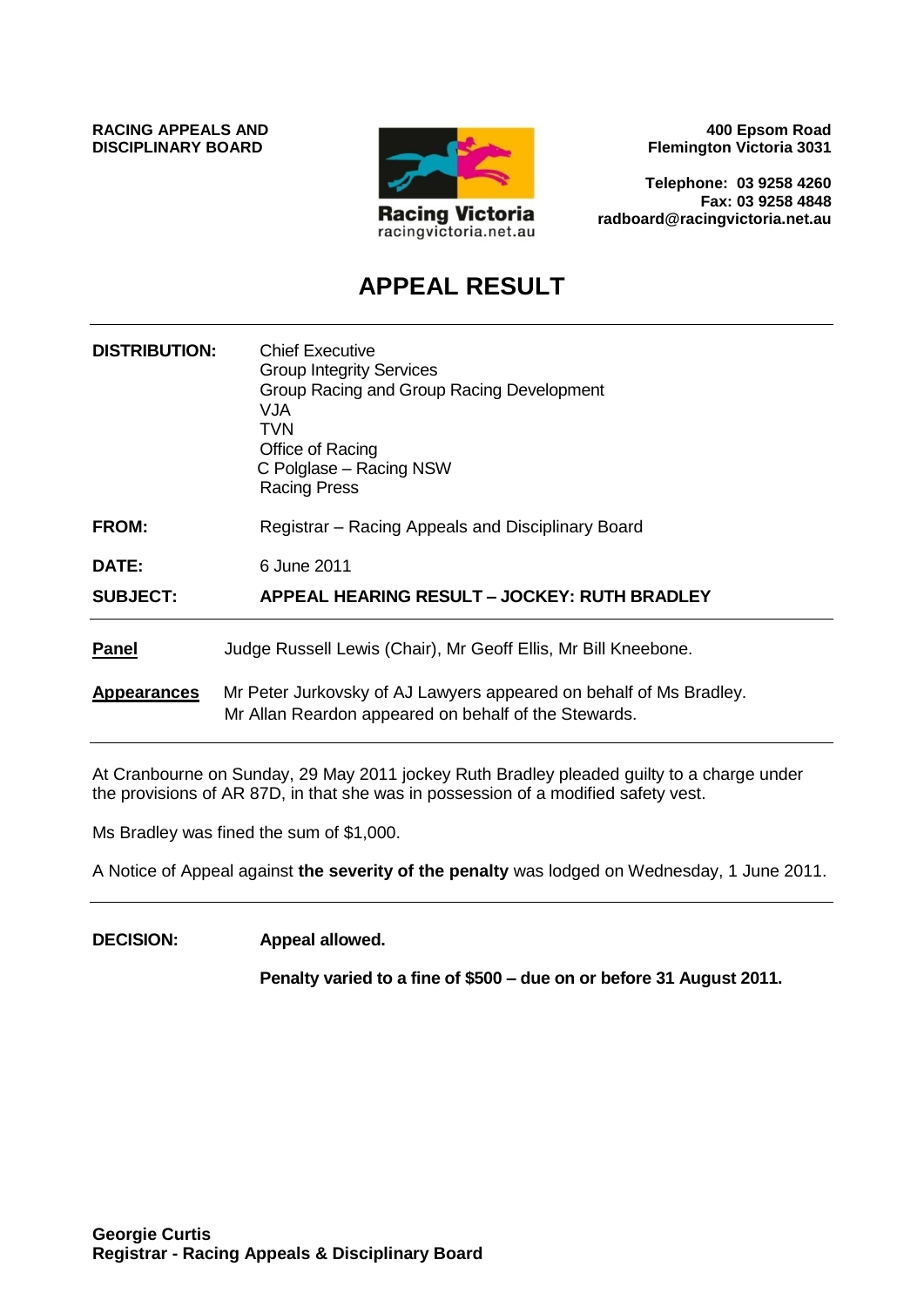# **TRANSCRIPT OF**

# **PROCEEDINGS**

#### **RACING APPEALS AND DISCIPLINARY BOARD**

\_\_\_\_\_\_\_\_\_\_\_\_\_\_\_\_\_\_\_\_\_\_\_\_\_\_\_\_\_\_\_\_\_\_\_\_\_\_\_\_\_\_\_\_\_\_\_\_\_\_\_\_\_\_\_\_\_\_\_\_\_\_\_

#### **MR RUSSELL LEWIS, CHAIRMAN MR GEOFF ELLIS MR WILLIAM (BILL) KNEEBONE**

#### **EXTRACT OF PROCEEDINGS**

### **DECISION**

## **IN THE MATTER OF: RUTH BRADLEY – APPEAL AGAINST SEVERITY OF PENALTY**

#### **MELBOURNE**

#### **MONDAY, 6 JUNE 2011**

MR P JURKOVSKY appeared on behalf of Ms Ruth Bradley

MR A REARDON appeared on behalf of the Stewards